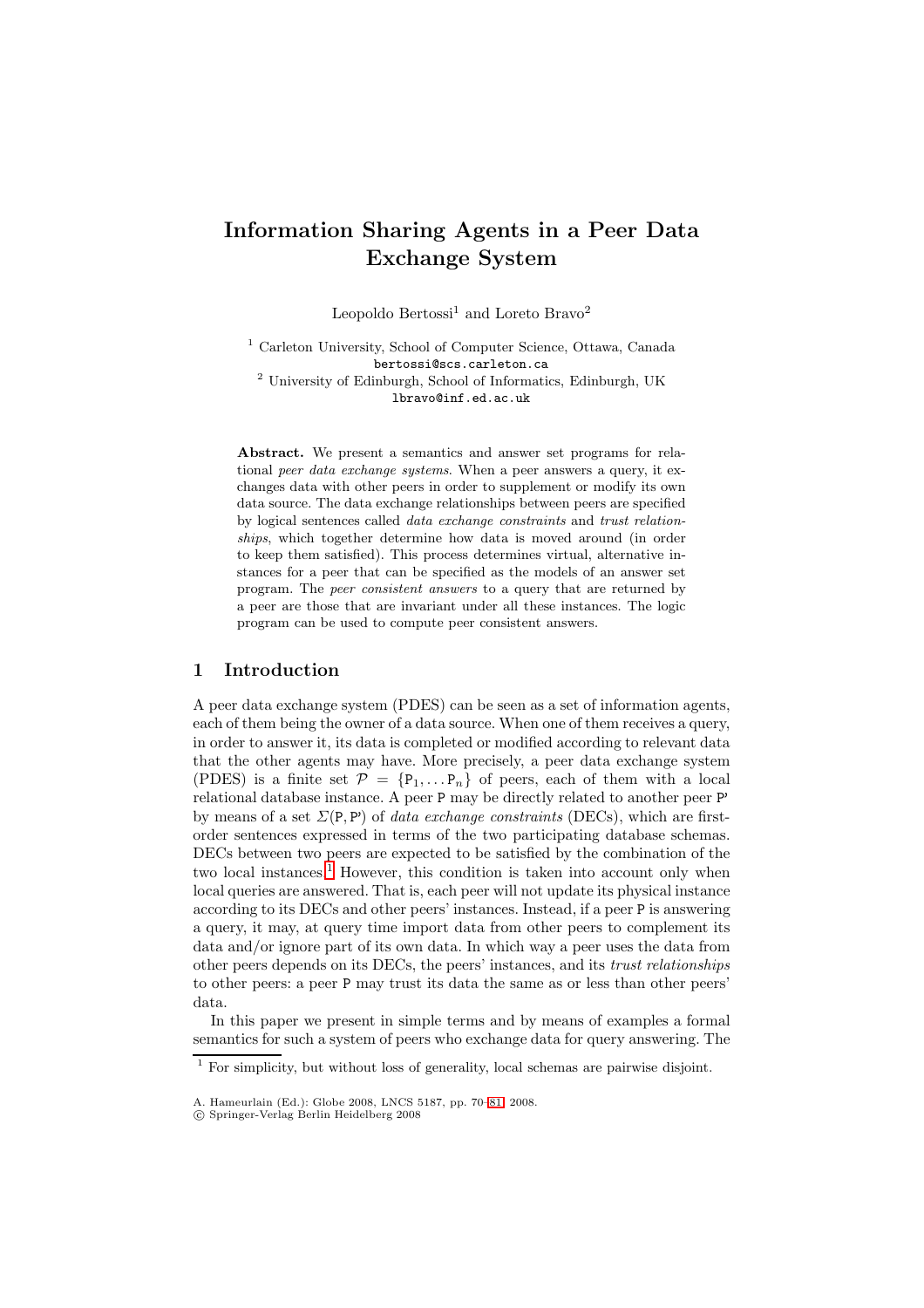most important role of a semantics in this case is to characterize in precise terms what are the intended and correct answers to a query posed to and answered by a peer in the system. We propose a model-theoretic semantics, that is a collection of possible and admissible models over which the system is interpreted. The expected answers from a peer to a query are those that are certain wrt a set of database instances associated to that peer. Furthermore, our declarative semantics can be made executable, by using logic programs with stable model semantics [\[12\]](#page-11-0) to specify the intended models. The precise formal semantics was presented in detailed technical terms in [\[3\]](#page-10-1).

If for peer P it holds  $\Sigma(P, P') \neq \emptyset$ , i.e. there are DECs from P to P', we say that  $P'$  is a neighbor of P. Clearly, DECs for a peer P can be inconsistent wrt (not satisfied by) the combination of its instance and those of its neighbors. A virtual combined instance for P that solves these inconsistencies by performing a minimal set of changes on the database relations is called a neighborhood solution instance for P. By restricting it to the schema of P, we get a *solution* instance for P. There might be more than one solution instance for a peer, and all of them are taken into consideration when answering queries posed to P: The peer consistent answers from P are those that are shared (or returned) by all the different solution instances. That is, a cautions (a.k.a. skeptical or certain) semantics is applied to query answering.

Each peer P can be seen as an ontology consisting of the database instance plus metadata that describes the database schema, local integrity constraints (ICs), its set  $\Sigma(P) = \bigcup_{P' \in \mathcal{P}} \Sigma(P, P')$  of DECs, and its trust relationships. These ontologies may be pairwise inconsistent due to the DECs and the database facts. We could easily extend our framework to handle DECs that contain views, i.e. defined relational predicates. This kind of consistency issues also emerge when aligning ontologies [\[13\]](#page-11-1). Our notion of DEC corresponds to concept inclusion in the ontological scenario. However, the DECs we can handle can be much more general than inclusions. In our case, it has to be emphasized that, whenever possible, inconsistencies are solved at query time.

<span id="page-1-0"></span>*Example 1.* Peers P1 and P2 have relational schemas  $\mathcal{R}(\mathbb{P}) = \{R^1, S^1\}, \mathcal{R}(\mathbb{P}) =$  ${R^2, S^2}$ , resp. Here, P1 is connected to peer P2 by  $\Sigma(\mathbf{P1}, \mathbf{P2}) = {\forall xy (R^2(x, y) \land R^2)}$  $S^2(y, z) \to R^1(x, y, z)$ ,  $\forall x (S^1(x) \to S^2(5, x))$ , and it trusts P2 more than itself.

If a query is posed to P1, it has to adjust its own data so that the DECs with P2 are satisfied. To check the satisfaction, peer P1 will ask P2 for its data. Since P2 has no DECs with other peers, it will return to  $\mathbb M$  its physical data, without any modification. Here, the data in P1 together with the data in P2 do not to satisfy the first DEC. In general, such an inconsistency could be solved by virtually removing  $\langle d, 5 \rangle$  from  $R^2$  or  $\langle 5, 3 \rangle$  from  $S^2$ , or inserting  $\langle d, 5, 3 \rangle$  into  $R^1$ . But,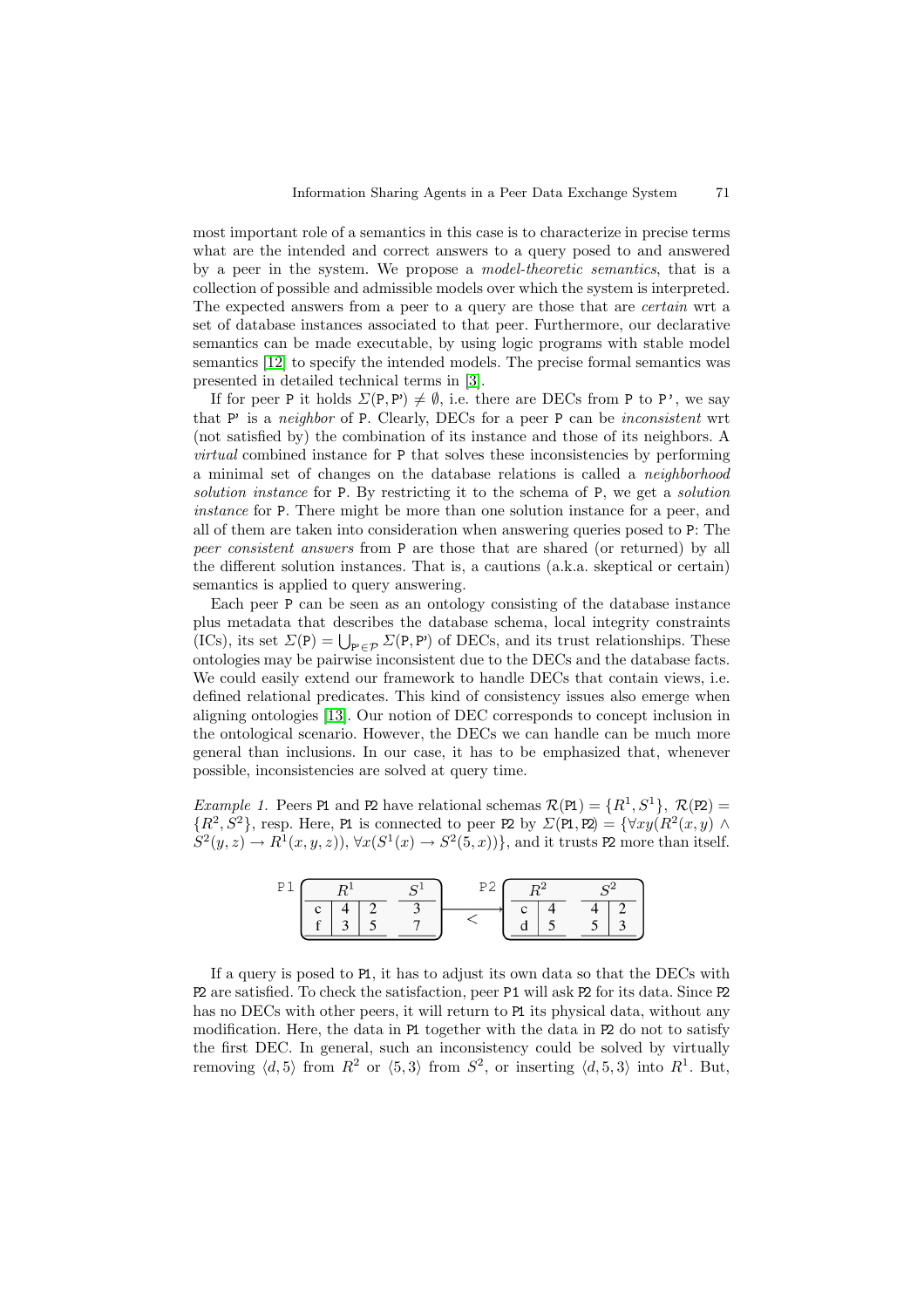since P1 trusts more the data of P2, the natural choice is to add  $\langle d, 5, 3 \rangle$  to  $R^1$ . In the same way, the inconsistency wrt the second DEC is solved by virtually removing tuple  $\langle 7 \rangle$  from  $S^1$ . In this case, there is only one neighborhood solution (instance) centered around P1:

Its restriction to P1 is the solution instance for P1, and it is used to answer the queries posed to P1. Thus, the query  $\mathcal{Q}_1(x)$ :  $\exists y z R^1(x, y, z)$  returns  $\{\langle c \rangle, \langle f \rangle, \langle d \rangle\}.$ 

If we modify this example by making P1 trust P2 as much as itself, there are several possible solutions for P1, obtained by virtually modifying both peers' data. The inconsistencies wrt the first DEC would be solved by either removing  $\langle d, 5 \rangle$  from  $R^2$ , or  $\langle 5, 3 \rangle$  from  $S^2$  or inserting  $\langle d, 5, 3 \rangle$  into  $R^1$ , and the inconsistencies wrt the second DEC would be solved by either removing  $\langle 7 \rangle$  from  $S^1$  or inserting  $\langle 5, 7 \rangle$  into  $S^2$ . There are six neighborhood solutions:

| P1                                                  | P <sub>2</sub>                                            | P1                                                                                       | P <sub>2</sub>                                                            |                 |
|-----------------------------------------------------|-----------------------------------------------------------|------------------------------------------------------------------------------------------|---------------------------------------------------------------------------|-----------------|
| $R^1$<br>2<br>$\mathbf{c}$<br>f<br>3                | $S^1$ $R^2$<br>$\mathbf{c}$<br>$\mathbf d$<br>5           | $S^2$<br>$R^1$<br>2<br>$\mathbf{c}$<br>f<br>3<br>$\overline{\phantom{0}}$<br>$\mathbf d$ | $S^1$ $R^2$<br>$\mathbf{c}$<br>d<br>5                                     | $S^2$<br>4<br>5 |
| P1<br>$S^1$<br>$R^1$<br>3<br>$\mathbf{c}$<br>3<br>5 | P <sub>2</sub><br>$\sqrt{R^2}$<br>$\mathbf{c}$<br>4       | P <sub>1</sub><br>$S^2$<br>$R^1$<br>4<br>$\mathbf{C}$<br>3<br>3                          | P <sub>2</sub><br>$R^2$<br>$S^1$<br>3<br>$\overline{c}$<br>$\overline{4}$ | $S^2$<br>5      |
| P1<br>$S^1$<br>$R^1$<br>2<br>3<br>$\mathbf{c}$      | P <sub>2</sub><br>$R^2$<br>$\overline{4}$<br>$\mathbf{c}$ | P1<br>$S^2$<br>$R^1$<br>2<br>c                                                           | P <sub>2</sub><br>$R^2$<br>$S^1$<br>$\mathbf{c}$                          | $S^2$           |
| d                                                   | $\mathbf d$<br>5<br>5                                     | 3<br>3<br>5                                                                              | d<br>5                                                                    | 5<br>∍          |

In the first neighborhood solution,  $\langle 5, 3 \rangle$  was removed from  $S^2$  to solve the first inconsistency. This created a new inconsistency wrt the second DEC, which was solved by removing  $\langle 3 \rangle$  from  $S^1$ .

The expected answers to query  $\mathcal{Q}_1(x)$  would now be  $\langle c \rangle$ ,  $\langle f \rangle$ , that are the usual answers to  $\mathcal{Q}_1(x)$  shared by the six solutions for P1.

The definition of a solution instance for P may suggest that P can physically change other peers' data, but this is not the case. Actually, the notion of solution is used as an auxiliary notion to characterize the semantically correct answers from P's point of view. We try to avoid as much as possible the generation of material solutions instances, and ideally, P should be able to obtain its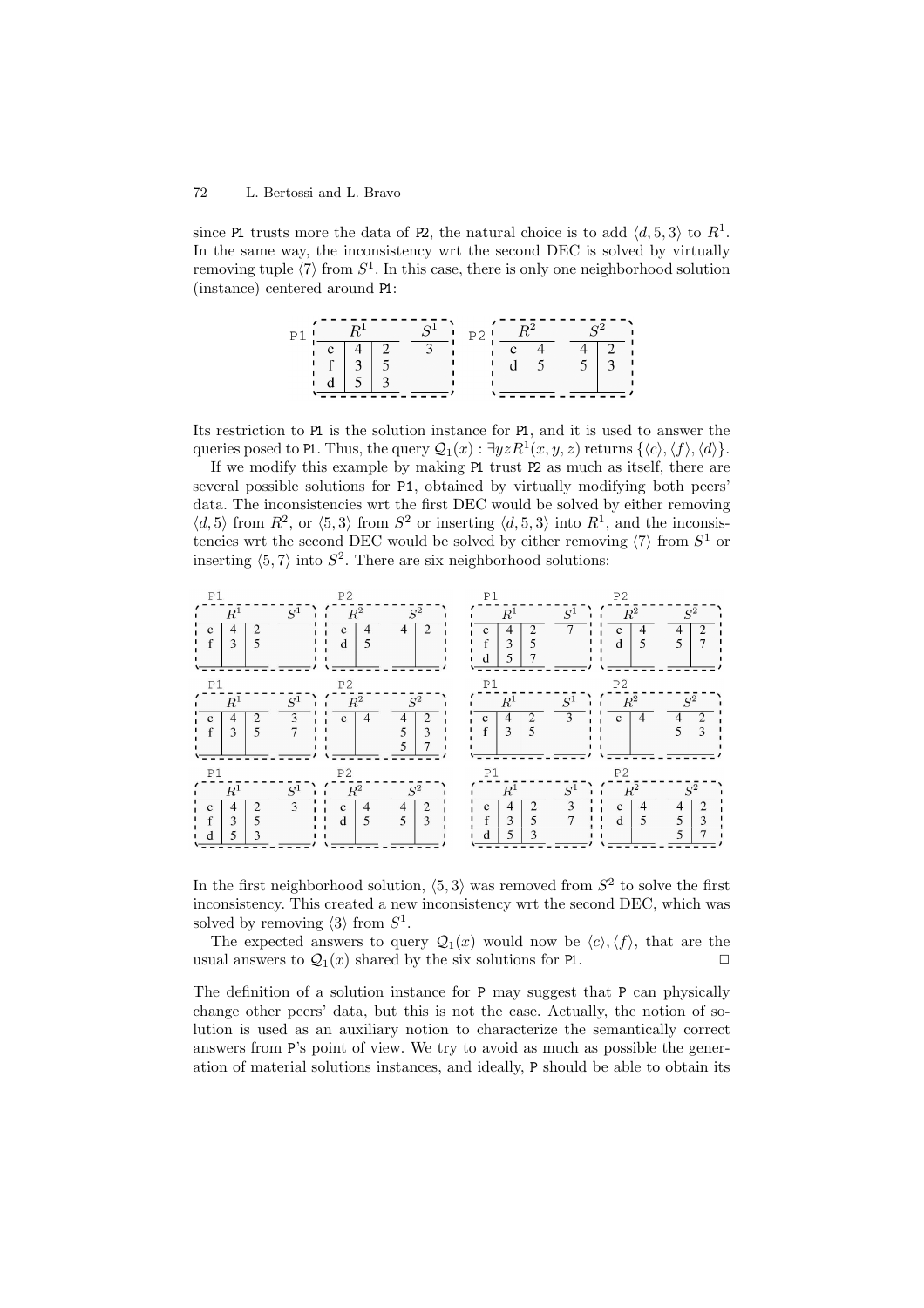peer consistent answers just by querying the already available local instances. This resembles the approach to *consistent query answering*  $(CQA)$  in databases (cf. [\[4\]](#page-10-2) for a survey): consistent answers to a query posed to a database that may be inconsistent wrt to certain ICs are those that are invariant under all repairs, i.e. the minimally repaired and consistent versions of the original instance. There are mechanisms for computing consistent answers that avoid or minimize the physical generation of repairs. In this paper, we show how disjunctive logic programs with stable models semantics [\[12\]](#page-11-0) (or answer set programs) can be used to characterize and obtain peer consistent answers.

This paper is based on [\[3\]](#page-10-1), which considerably extends and develops the semantics first suggested in [\[2\]](#page-10-3). To simplify and shorten the presentation we do not consider here local ICs, DECs with existential quantifiers nor null values in database instances. We refer to [\[3\]](#page-10-1) for these extensions and for a general treatment of the subject.

### **2 A Semantics for PDESs**

We assume that each peer P owns a database instance  $D(P)$  conforming to a schema  $\mathcal{R}(P)$ , and  $\mathcal{R}(P) \cap \mathcal{R}(Q) = \emptyset$  for  $P \neq Q$ . The schemas determine FO languages, e.g.  $\mathcal{L}(P)$ ,  $\mathcal{L}(P, Q)$ . Each peer P, has a collection of (possibly empty) sets  $\Sigma(P, Q)$  of sentences of  $\mathcal{L}(P, Q)$ , which contain the DECs from P to peer Q. It could be  $\Sigma(P,Q) \neq \Sigma(Q,P)$ .  $\Sigma(P) := \bigcup_{Q} \Sigma(P,Q)$ . There is also a relation trust  $\subseteq \mathcal{P} \times \{ \text{less}, \text{same} \} \times \mathcal{P}$ , with exactly one triple of the form  $\langle P, \cdot, Q \rangle$  for each non empty  $\Sigma(P,Q)$ . P owns (or stores) those triples of the form  $\langle P, \cdot, \cdot \rangle$ . The intended semantics of  $\langle P, less(same), Q \rangle \in trust$  is that P trusts itself less than (the same as) Q. Here, we assume  $\Sigma(P, P) = \emptyset$  (otherwise, see [\[3\]](#page-10-1)).

A universal data exchange constraint (UDEC) between peers P, Q is a firstorder (FO) sentence of the form:

$$
\forall \bar{x} (\bigwedge_{i=1}^{n} R_i(\bar{x}_i) \longrightarrow (\bigvee_{j=1}^{m} Q_j(\bar{y}_j) \vee \varphi)), \qquad (1)
$$

where the  $R_i, Q_j$  are relations in  $\mathcal{R}(\mathsf{P}) \cup \mathcal{R}(\mathsf{Q}), \varphi$  is a formula containing built-in atoms<sup>[2](#page-3-0)</sup> only, and  $\bar{x}_i, \bar{y}_j \subseteq \bar{x}$ .

Query answering is, informally, as follows: When a peer P is posed a query in its local language  $\mathcal{L}(P)$ , it may have to determine, on the basis of its DECs, if its neighbors have data that is relevant to answer the query. So, it submits queries to its neighbors, whose answers may be used to answer the original query. However, before answering the query, P has to locally solve inconsistencies wrt to its DECs, its own data, and the data imported from the other peers. Inconsistencies are solved taking into account P's trust relationships. This leads to a set of virtual instances, the minimal repairs of P's local instance previously extended with its peers' data. In them, together with the neighbors' instances, P's DECs are

<span id="page-3-0"></span><sup>&</sup>lt;sup>2</sup> For example,  $x = 5$ ,  $y \neq z$  and  $z < 2$ .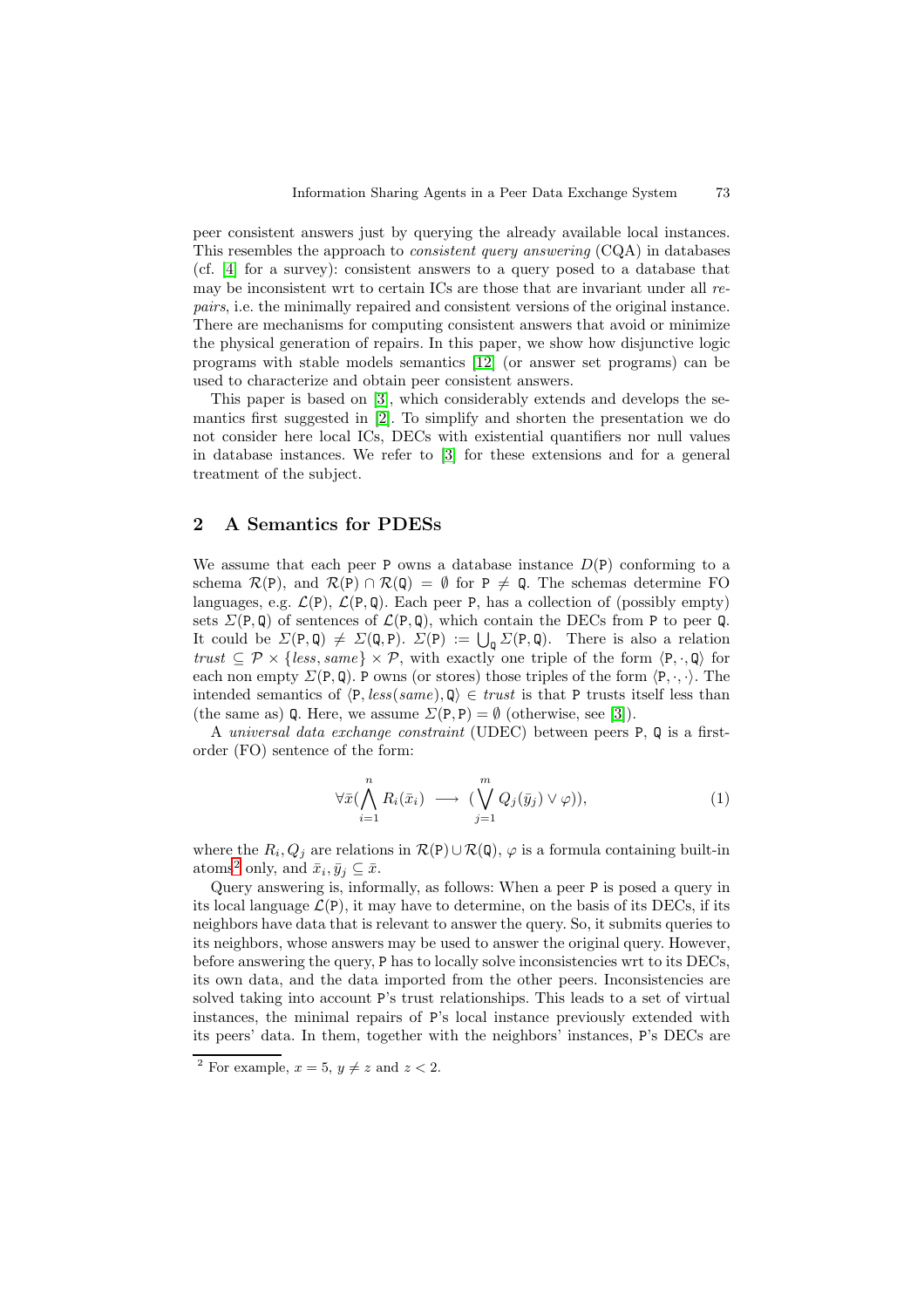satisfied. The answers returned by P to the user are those that are true in the restrictions to  $\mathcal{R}(P)$  of all those instances.

As expected, the solution instances for a peer will be determined not only by its relationships with its neighbors, but also by the neighbors of its neighbors, etc. An *accessibility graph*  $\mathcal{G}(\mathcal{P})$  can be used to represent the connections via DECs between peers. It contains a vertex for each peer  $P \in \mathcal{P}$  and a directed edge from Pi to Pj if  $\Sigma(\text{Pi},\text{Pj}) \neq \emptyset$ . An edge from Pi to Pj is labeled with "<" when  $\langle P_i, less, P_j \rangle \in trust$ , or with "=" when  $\langle P_i, same, P_j \rangle \in trust.^3$  $\langle P_i, same, P_j \rangle \in trust.^3$  P' is accessible from P if there is a path in  $\mathcal{G}(\mathcal{P})$  from P to P' or P'=P. P' is a neighbor of P if there is an edge from P to P'. With  $AC(P)$  and  $N(P)$  we denote the sets of peers that are accessible from P and the neighbors of P including P itself, respectively.  $G(P)$  is the restriction of  $G(P)$  to  $AC(P)$ .

<span id="page-4-1"></span>Example 2 (extension of example [1\)](#page-1-0). The DECs are  $\Sigma(\mathbf{P1}, \mathbf{P2}) = \{ \forall xyz \ (R^2(x, y))\}$  $\wedge S^2(y,z) \to R^1(x,y,z)$ ,  $\forall x \ (S^1(x) \to S^2(5,x))$ ,  $\Sigma(\mathcal{P}Z, \mathcal{P}Z) = {\forall xy \ (S^2(x,y) \to S^2(5,x))}$  $\rightarrow R^{3}(x, y)$ }, and  $\Sigma(\mathbb{M}, \mathbb{B}) = \{ \forall xyz \ (R^{3}(x, y) \rightarrow R^{4}(x, y, 3)) \}$ . Here,  $\mathcal{N}(\mathbb{M}) =$  ${P1, P2}.$ 



If a query is posed to P1, it will send queries to P2, to check the satisfaction of the DECs in  $\Sigma(\mathfrak{p}_1, \mathfrak{p}_2)$ . But, in order for  $\mathfrak{p}_2$  to answer those queries, it will send queries to peer P3 to check the DECs in  $\Sigma$ (P2, P3). Since P3 is not connected to any other peer, it will answer  $\mathbb{P}^2$ 's queries using its material instance  $D(\mathbb{B})$ . Thus, the solutions for P1 and the peer consistent answers from P1 will be affected by the peers in  $AC(\mathbb{M}) = \{P1, P2, P3\}$ . Solutions for P4 will be affected by  $AC(\mathbb{M}) =$  $\{P4, P3\}.$ 

The data distributed across different peers has to be appropriately gathered to build solution instances for a peer, and different semantics may emerge as candidates, depending on the granularity of the data sent between peers. Here we present one according to which the data that a peer P receives from a neighbor Q to build its own solutions is the intersection of the solutions for Q. In other terms, a peer passes certain data to a neighbor. After P collects this data, P uses its DECs to determine its own solutions. This is a recursive definition since the solutions for the neighbors have to be determined first, under the same semantics.

<span id="page-4-0"></span>In case a peer P trusts itself more than another peer, the information of the latter is irrelevant to P.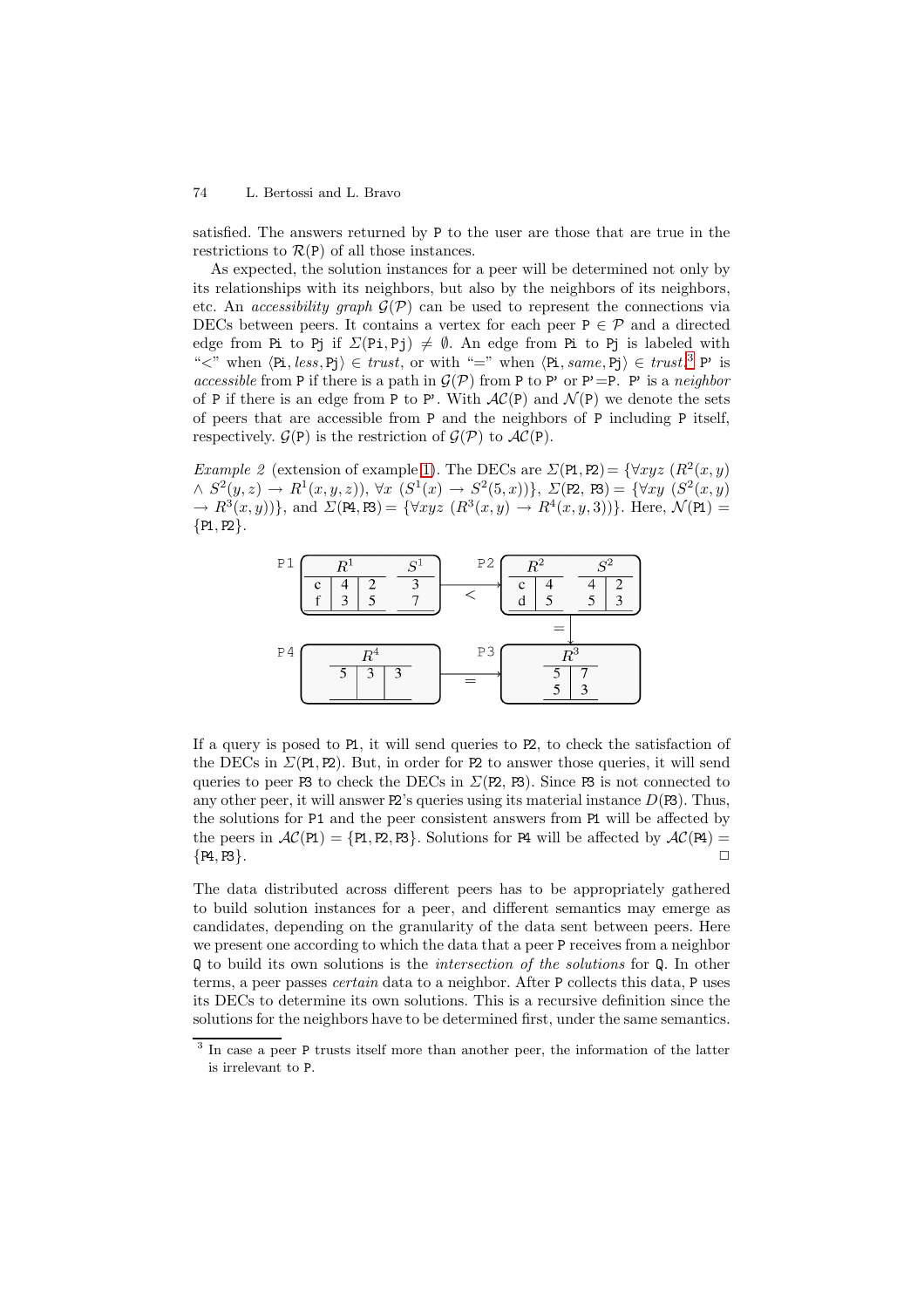Base cases of the recursion are peers with no relevant DECs. As a consequence, this semantics requires an acyclic accessibility graph.

A database instance  $D$  of a schema  $S$  can be seen as a finite set of ground facts. If R is a predicate in S,  $D|\{R\}$  denotes the extension of R in D. If  $\mathcal{R}(\mathsf{P}) \subseteq \mathcal{S}, D|\mathsf{P}$  is the restriction of D to  $\mathcal{R}(\mathsf{P})$ . Below,  $\Delta(\cdot, \cdot)$  is used for the symmetric difference of sets.

**Definition 1.** Given a peer P and instances  $D, D'$  on schema  $\bigcup_{\mathbf{Q} \in \mathcal{N}(\mathbf{P})} \mathcal{R}(\mathbf{Q}), D'$ is a neighborhood solution for P and D if : (a)  $D' \models \bigcup_{\mathbf{Q} \in \mathcal{N}(\mathbf{P})} \Sigma(\mathbf{P}, \mathbf{Q})$ . (b)  $D'|\{R\} = D|\{R\}$  for every predicate  $R \in \mathcal{R}(\mathbf{Q})$  with  $(P, less, Q) \in trust.$  (c) There is no instance  $D''$  satisfying (a), (b), and  $\Delta(D, D'') \subsetneq \Delta(D, D')$ .  $\Box$ 

A neighborhood solution for P is a database for its whole neighborhood that satisfies P's DECs and trust relationships. A neighborhood solution stays close to the original instances (and stays the same for trustable peers): The data set that is imported or given up to satisfy the DECs is minimized.  $N(P, D)$  is the set of neighborhood solutions for  $P, D$ . The set  $S(P)$  of solution instances for P is recursively defined as follows:

**Definition 2.** For P with local instance  $D(P)$ , an instance D over  $\mathcal{R}(P)$  is a solution instance for P if: (a) For  $\Sigma(P) = \emptyset$ ,  $D = D(P)$ ; (b) For  $\Sigma(P) \neq \emptyset$ ,  $D = D | P$ , where  $D \in N(P, D(P) \cup \bigcup_{\mathfrak{q} \in (\mathcal{N}(P) \setminus \{P\})} \bigcap_{I \in S(\mathfrak{q})} I).$ 

Intuitively, before determining P's solutions, P has its local instance  $D(P)$ , and each neighbor P' has an instance for P that is the intersection of P''s solutions. This produces a combined database  $\overline{D}$ . Neighborhood solutions for P with  $\overline{D}$  can be determined; and their restrictions to P's schema become P's solutions.

The peer consistent answers are the semantically correct answers to a query returned by a peer who consistently considers the data of- and trust relationships with its neighbors.

**Definition 3.** Let  $\mathcal{Q}(\bar{x}) \in \mathcal{L}(P)$  be a FO query. A ground tuple  $\bar{t}$  is a peer consistent answer (PCA) to Q from P iff  $D \models Q(\bar{t})$  for every  $D \in S(P)$ .

<span id="page-5-0"></span>*Example 3* (example [2](#page-4-1) continued). The solutions for  $\mathbb{P}1$  require the solutions for P2, who needs in its turn the solutions for P3. P3 has no DECs with other peers and its only neighborhood solution is its instance  $D(\mathbf{B})$ . This is sent back to P2, who needs to repair  $\{R^2(c, 4), R^2(d, 5), S^2(4, 2), S^2(5, 3), R^3(5, 7), R^3(5, 3)\}\$ wrt  $\Sigma(\mathcal{P}2,\mathcal{B})$ . As P2 trusts P3 the same as itself, it can modify its own data or the data it got from P3. P2 has two neighborhood solutions:  $\{R^2(c, 4), R^2(d, 5),$  $S^2(5,3), R^3(5,7), R^3(5,3)$ } and  $\{R^2(c,4), R^2(d,5), S^2(4,2), S^2(5,3), R^3(5,7),$  $R^3(5,3), R^3(4,2)$ , that lead to two solutions for P2:  $\{R^2(c,4), R^2(d,5), S^2(5,3)\}$ and  $\{R^2(c, 4), R^2(d, 5), S^2(4, 2), S^2(5, 3)\}.$ 

Peer P2 will send to P1 their intersection:  $\{R^2(c, 4), R^2(d, 5), S^2(5, 3)\}\$ . Now, P1 has to repair  $\{R^1(c, 4, 2), R^1(f, 3, 5), S^1(3), S^1(7), R^2(c, 4), R^2(d, 5), S^2(5, 3)\}\$ wrt  $\Sigma(\mathbf{M}, \mathbf{P})$ . Since  $\mathbf{M}$  trusts  $\mathbf{P}$  more, it will solve inconsistencies by modifying its own data, producing only one neighborhood solution:  $\{R^1(c, 4, 2), R^1(f, 3, 5),\}$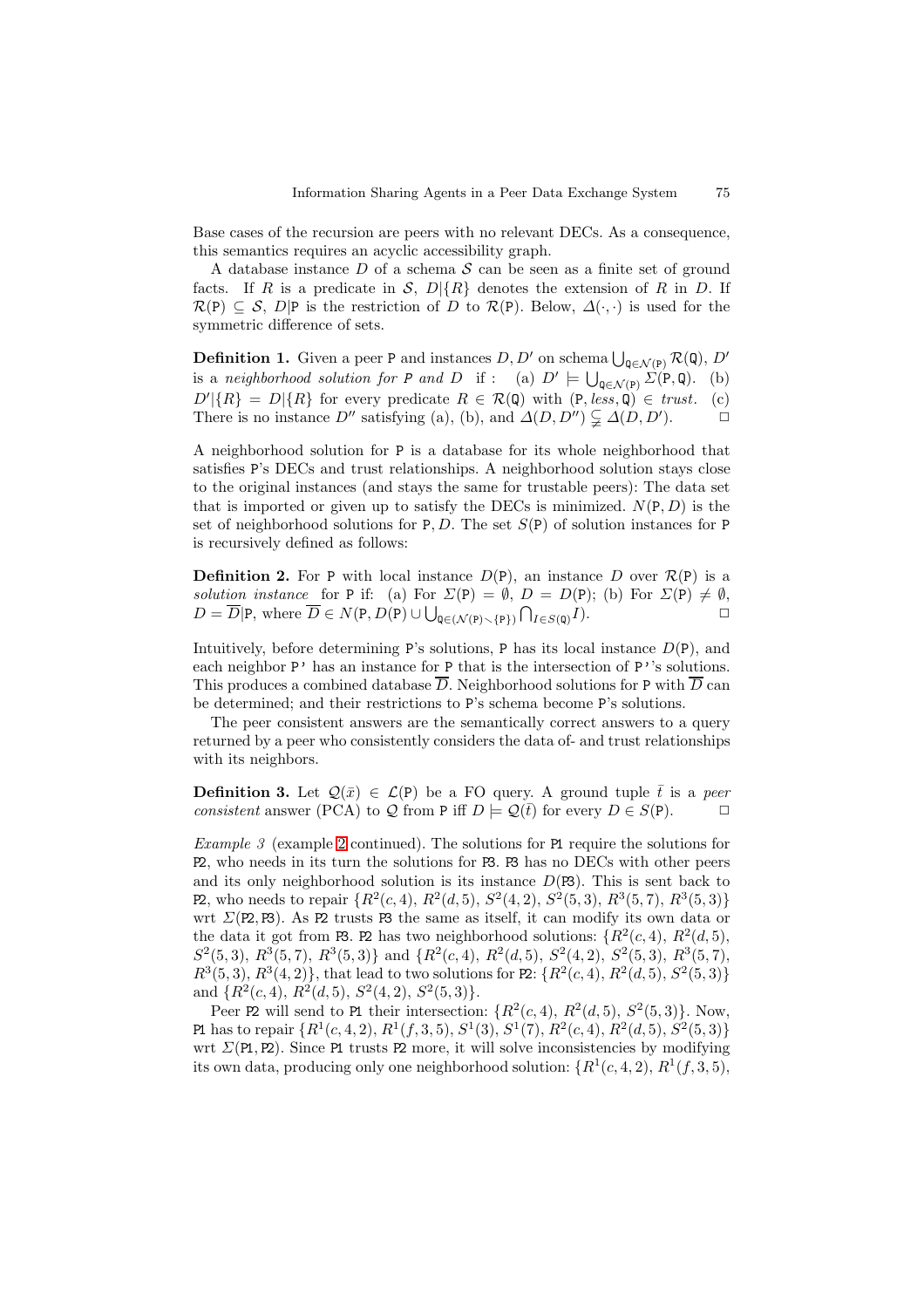$R^1(d, 5, 3), S^1(3), R^2(c, 4), R^2(d, 5), S^2(5, 3)$ . Thus,  $S(\text{P1}) = \{R^1(c, 4, 2),$  $R^1(f, 3, 5), R^1(d, 5, 3), S^1(3)\}.$ 

Similarly, the neighborhood solutions for P4 are  $\{R^4(5,3,3), R^4(5,7,3), R^3(5,7),$  $R^3(5,3)$ } and  $\{R^4(5,3,3), R^3(5,3)\}$ . Thus,  $S(\text{P4}) = \{ \{R^4(5,3,3), R^4(5,7,3)\},$  ${R^4(5, 3, 3)}$ . Thus, if  $\mathcal{Q}(x, y, z)$ :  $R^4(x, y, z)$  is posed to P4, its first solution instance returns  $\{\langle 5, 3, 3 \rangle, \langle 5, 7, 3 \rangle\}$ , and the second,  $\{\langle 5, 3, 3 \rangle\}$ . Then, the only PCA is  $\{\langle 5, 3, 3 \rangle\}$ .

In order to answer a query, a peer may not need the whole intersection of solutions for its neighbors, but only the portions of them that are relevant to its DECs and the query at hand. This relevant and certain data can be obtained as PCAs to appropriate queries submitted to its neighbors [\[3\]](#page-10-1).

## **3 Answer Set Programs and a Peer's Solutions**

Solutions for a peer can be specified as the stable models of disjunctive logic programs (DLPs) [\[12\]](#page-11-0), also called answer set programs [\[11\]](#page-11-2). These programs use annotation constants to indicate if an atom has to be virtually inserted or deleted to restore consistency:

| Annotation Atom |                                       | The tuple $P(\bar{a})$ is |
|-----------------|---------------------------------------|---------------------------|
| t.              | $P(\bar{a}, \mathbf{t})$              | advised to be made true   |
| f               | $P(\bar{a}, f)$                       | advised to be made false  |
| $+^{\star}$     | $P(\bar{a}, \mathbf{t}^{\star})$      | true or becomes true      |
| $+**$           | $P(\bar{a}, \mathbf{t}^{\star\star})$ | true in the solution      |

Here,  $P$  is a predicate obtained from the database predicate  $P$  by adding a new argument to accommodate annotations. Each peer P has a local, facts-free program that depends on its DECs. P, when posed a query, will run it with a query program, using as facts those in its local instance and the relevant ones from the intersections of the solutions of its neighbors. To get the latter, P sends to each neighbor P' queries of the form  $\mathcal{Q}: R(\bar{x})$ , where R is a relation of P' that appears in  $\Sigma(P, P')$ . In order to return to P the PCAs to its queries, the neighboring peers have to run their own programs. As before, they will need PCAs from their own neighbors; etc. This recursion will eventually reach peers that have no DECs, who will offer answers from their original instances to queries by other peers. Now, propagation of PCAs goes backwards until reaching P, and P gets the facts to run its program and obtain the PCAs to the original query.

*Example 4* (example [3](#page-5-0) continued). If P1 is posed the query  $Q_0(x) : S^1(x)$ , it will need data from the intersection of the solutions of P2, to check the satisfaction of  $\Sigma(\mathbf{M}, \mathbf{P})$ . Thus, it will send to P2 the queries  $\mathcal{Q}_1(x, y) : R^2(x, y)$  and  $\mathcal{Q}_2(x, y) : S^2(x, y)$ , expecting for PCAs to them. Now, P2 sends to P3 a single query,  $Q_3(x, y)$ :  $R^3(x, y)$ . Since P3 has no DECs, it returns  $Q_3 = \{ \langle 5, 7 \rangle, \langle 5, 3 \rangle \},\$ directly from  $D(\mathcal{B})$ . Thus,  $\mathcal{P}$  has the following answer set program: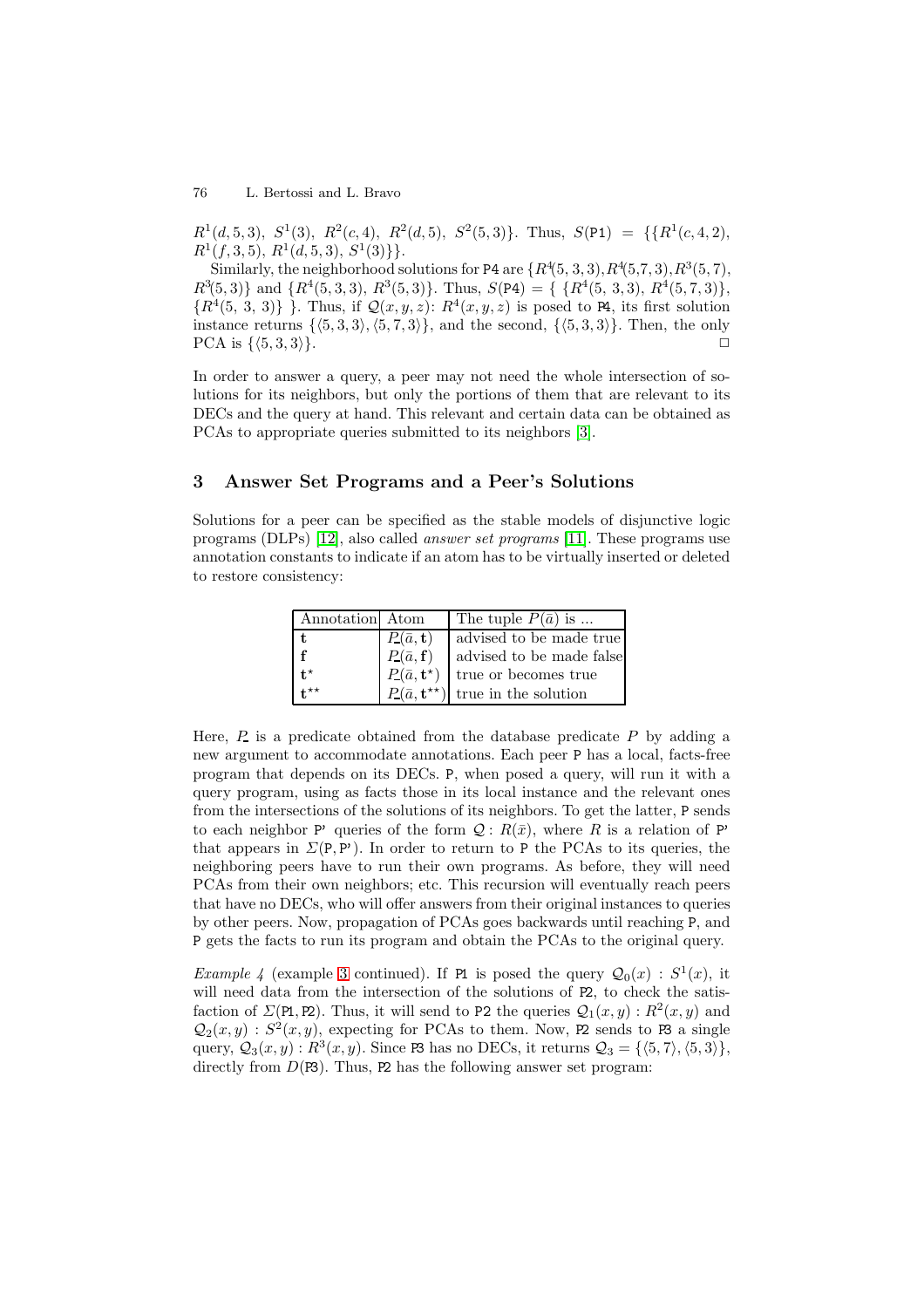$$
S^{2}(x, y, \mathbf{f}) \vee R^{3}(x, y, \mathbf{t}) \leftarrow S^{2}(x, y, \mathbf{t}^{*}), not R^{3}(x, y).
$$
  
\n
$$
S^{2}(x, y, \mathbf{f}) \vee R^{3}(x, y, \mathbf{t}) \leftarrow S^{2}(x, y, \mathbf{t}^{*}), R^{3}(x, y, \mathbf{f}).
$$
  
\n
$$
R^{2}(x, y, \mathbf{t}^{*}) \leftarrow R^{2}(x, y, \mathbf{t}).
$$
  
\n
$$
R^{2}(x, y, \mathbf{t}^{*}) \leftarrow R^{2}(x, y, \mathbf{f}).
$$
  
\n
$$
R^{2}(x, y, \mathbf{t}^{**}) \leftarrow R^{2}(x, y, \mathbf{f}).
$$
  
\n
$$
R^{2}(x, y, \mathbf{t}^{**}) \leftarrow R^{2}(x, y, \mathbf{t}^{*}), not R^{2}(x, y, \mathbf{f}).
$$
  
\n
$$
R^{2}(c, 4). R^{2}(d, 5). S^{2}(4, 2). S^{2}(5, 3). R^{3}(5, 7). R^{3}(5, 3).
$$

The facts of this program are those in P2's instance and the PCAs from P3. The first two rules enforce the satisfaction of the DEC  $\forall xy \ (S^2(x, y) \rightarrow R^3(x, y))$ , e.g. the first rule specifies that if  $S^2(x, y)$  is true and  $R^3(x, y)$  is not in P2's database, then either  $S^2(x, y)$  is deleted (**f**) or  $R^3(x, y)$  is inserted (**t**). The other rules capture the semantics of the annotations. The fifth rule, i.e. the program denial constraint, prevents a database atom from being both inserted and deleted. Atoms annotated with  $t^{**}$  in a stable model of the program correspond to those in the associated solution for P2. Stable models and solutions are in 1-1 correspondence. The program above is run by P2 with the queries posed by P1, e.g. for  $\mathcal{Q}_1$  with query rule  $Ans_1(x, y) \leftarrow R^2(x, y, \mathbf{t}^{**})$ . P2 sends to P1 the PCAs  $\{\langle c, 4 \rangle,$  $\langle d, 5 \rangle$  for  $\mathcal{Q}_1$ , and  $\{ \langle 5, 3 \rangle \}$  for  $\mathcal{Q}_2$ . Now, P1 has all the facts for its program:

$$
R^{1}(x, y, z, t) \leftarrow R^{2}(x, y, t^{*}), S^{2}(y, z, t^{*}), not R^{1}(x, y, z).
$$
  
\n
$$
R^{1}(x, y, z, t) \leftarrow R^{2}(x, y, t^{*}), S^{2}(y, z, t^{*}), R^{1}(x, y, z, f).
$$
  
\n
$$
S^{1}(x, f) \leftarrow S^{1}(x, t^{*}), not S^{2}(5, x).
$$
  
\n
$$
S^{1}(x, f) \leftarrow S^{1}(x, t^{*}), S^{2}(5, x, f).
$$
  
\n
$$
R^{2}(x, y, t^{*}) \leftarrow R^{2}(x, y, t).
$$
  
\n
$$
R^{2}(x, y, t^{*}) \leftarrow R^{2}(x, y).
$$
  
\n
$$
R^{2}(x, y, t^{*}) \leftarrow R^{2}(x, y, f).
$$
  
\n
$$
R^{2}(x, y, t^{**}) \leftarrow R^{2}(x, y, t^{*}), not R^{2}(x, y, f).
$$
  
\n
$$
R^{1}(c, 4, 2).
$$
  $R^{1}(f, 3, 5).$   $R^{1}(d, 5, 3).$   $S^{1}(3).$   $R^{2}(c, 4).$   $R^{2}(d, 5).$   $S^{2}(5, 3).$ 

The first two rules enforce the satisfaction of the DEC  $\forall xyz (R^2(x, y) \wedge S^2(y, z))$  $\rightarrow R^1(x, y, z)$ ; and the third and fourth rules, the second DEC  $\forall x$  ( $S^1(x) \rightarrow$  $S^2(5, x)$ ).

Now, P1 is able to peer consistently answer the original query  $\mathcal{Q}_0$ :  $S^1(x)$  by running the query rule  $Ans_0(x) \leftarrow S^1(x, t^{**})$  together with the program above that specifies its solutions. The ground  $Ans_0$ -atoms in the intersection of all stable models, in this case only  $Ans_0(3, \mathbf{t}^{**})$ , are the cautions answers from the solution program. They correspond to the PCAs, in this case only  $\langle 3 \rangle$ .

### **4 Discussion**

We have illustrated the semantics on the bases of universal DECS. However, the semantics can be extended to DECs that include referential DECs. For example, we could have a peer system with the following sets of DECs: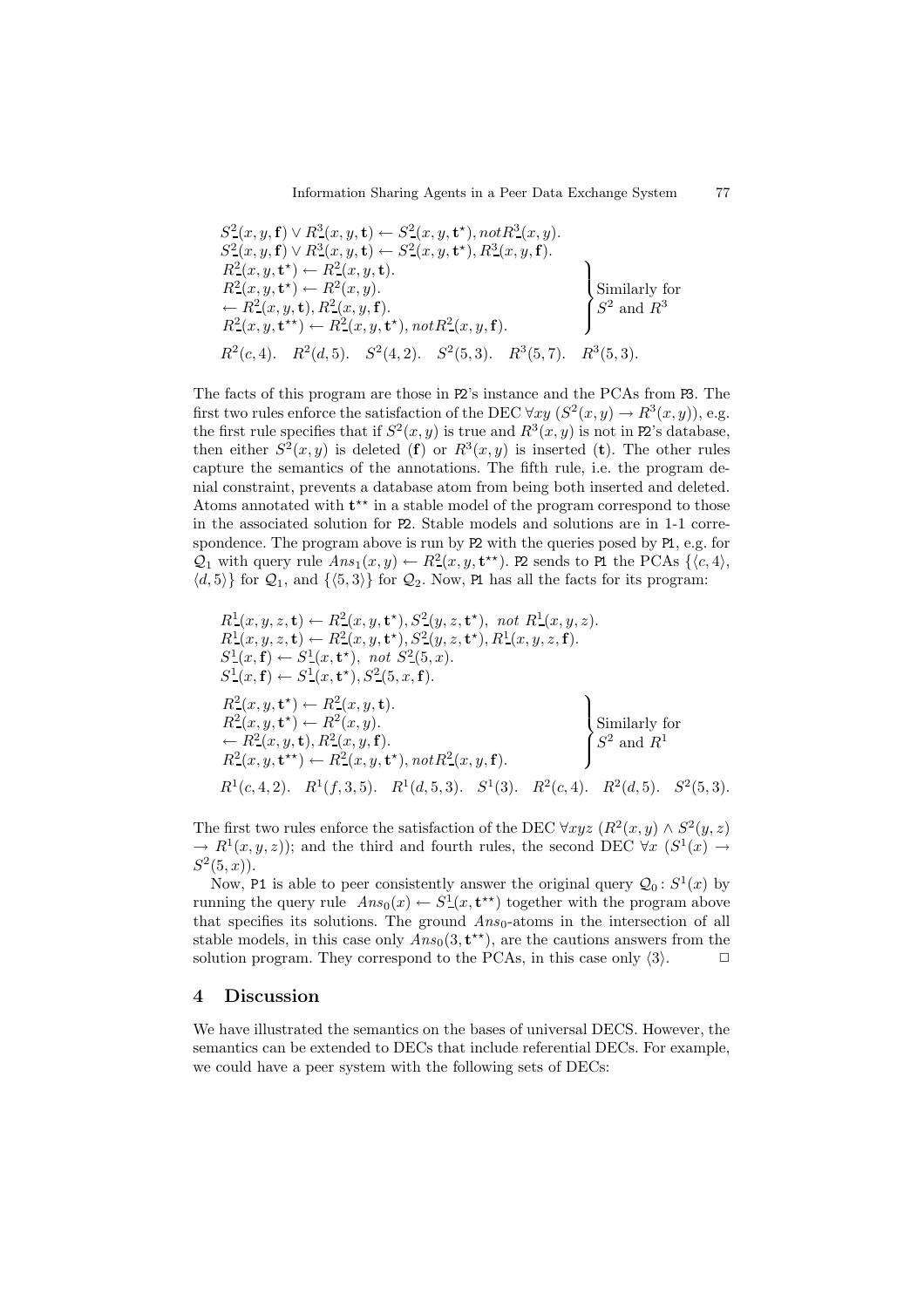$$
\mathcal{P}_1: \Sigma(\text{P1},\text{P2}) = \{ \forall xy \ (R^1(x,y) \to R^2(x,y)), \forall xy \ (R^2(x,y) \to R^1(x,y)) \},
$$
  

$$
\Sigma(\text{P2},\text{P1}) = \{ \forall x (S^2(x) \to \exists y S^1(x,y)) \}.
$$

In this case, inconsistency wrt the latter DEC can be restored by introducing null values (into the second argument of  $S<sup>1</sup>$ ). A repair semantics based on null values for sets of ICs that include referential ICs was introduced and analyzed in [\[5\]](#page-10-4). This semantics can be adapted to the case of DECs in a peer data exchange system [\[3\]](#page-10-1). The solutions for a peer can be specified by means of answer set programs. Actually, in the case the DECs are ref-acyclic, i.e. without cycles through referential DECs, there is a 1-1 correspondence between solution instances and models of the program. For example,  $\mathcal{P}_1$  above is ref-acyclic, whereas the following system  $\mathcal{P}_2$  is not:  $\Sigma(\text{P1},\text{P2}) = \{ \forall xy \ (R^1(x,y) \rightarrow \exists z \ R^2(x,z)), \forall xy \ (R^2(x,y) \}$  $\rightarrow R^1(x, y)$ . Sets of universal DECs are always ref-acyclic.

The problem of deciding peer consistent query answering is  $\Pi_2^P$ -complete in data [\[3\]](#page-10-1), which matches the complexity of cautious query evaluation from DLPs. However, it is possible to identify syntactic classes of PDESs for which peer consistent query answering has a lower complexity [\[3\]](#page-10-1). It is also possible to identify cases in which the requirement of an acyclic accessibility graph can be relaxed [\[3\]](#page-10-1). This is the usual *unrestricted import case*, where the DECs are such that data is only imported into the peer (nothing is deleted), and all peers trust other peers more than themselves. In this case, peers always have solution instances, and the solution program can be replaced by a non-disjunctive program. In particular, the problem of determining if a tuple is a peer consistent answer to a query is in  $coNP$  [\[3\]](#page-10-1).

It is possible to relax the conditions of ref-acyclicity and acyclicity of the peer graph, still providing a sensible semantics, and correct and complete solutionprograms can be given. This is the case when, for example the cycles in the graph are not be relevant to the query. Even if the DECs are not ref-acyclic, depending on the interaction with the trust relationships, the solution program can capture exactly the set of solution instances.

Logic programs can be used to compute solutions for a peer and also PCAs. Techniques to partially compute solution instances can be useful, since we are not interested in them per se, but in the PCAs. In order to reduce the number of rules and the amount of data that are needed to run the combined query and solution program, it is possible to apply certain techniques developed for CQA. Among them we find *magic sets* for stable model semantics, and the identification of predicates that are relevant to queries and constraints [\[8,](#page-11-3) [9\]](#page-11-4).

We can handle local ICs for peers, in addition to the DECs a peer may have with other peers. The semantics for peer solution instances can be uniformly and smoothly extended to include these local ICs. The latter will also determine the solutions for a peer, for they have to be satisfied when the local instance is virtually updated due to the presence of other peers [\[3\]](#page-10-1). This extension can be obtained by having "local" sets of DECs of the form  $\Sigma$ (P1, P1). For example,  $\forall xyz(R^{1}(x,y,z) \rightarrow S^{1}(z)) \in \Sigma(\text{P1},\text{P1}) \subseteq \mathcal{L}(\text{P1})$  could be an integrity constraint on the schema  $\mathcal{R}(\mathbb{M})$  of  $\mathbb{M}$ .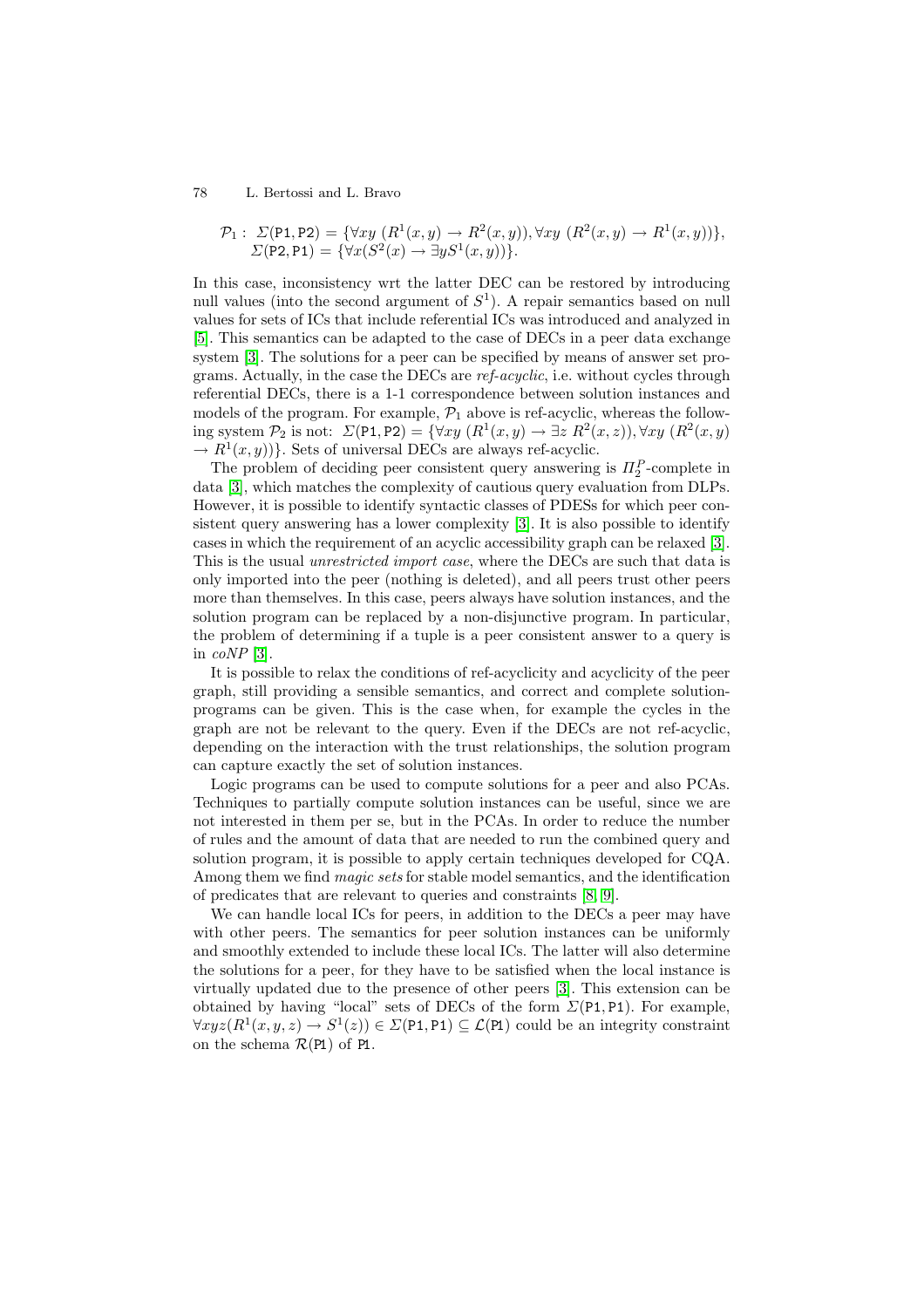For comparison with related work around PDESs, we should mention [\[10,](#page-11-5) [7\]](#page-10-5), whose semantics for PDESs have some similarities with ours (but no trust re-lationships). For example, in [\[10\]](#page-11-5) DECs are of the form  $cq_i \rightarrow cq_j$ , where  $cq_i$ and  $cq<sub>j</sub>$  are conjunctive queries over Pi and Pj's schemas, resp. However, their semantics for data exchange is based on *epistemic logic*. There are no trust relationships, but implicitly, peers trust themselves less than other peers. Local ICs violations are avoided by ignoring a peer that is inconsistent wrt its local ICs. New atoms are added into a peer by interaction with other peers only if this does not produce a local IC violation.



Each peer is considered as a local virtual data integration system with GAV local mappings [\[6\]](#page-10-6), in this case:  $\forall xyz(S_s^1(x, y, z) \rightarrow S^1(x, y, z))$ ,  $\forall xyz(R_s^2(x, y) \land$  $R_s^2(y, z) \to R^2(x, y, z)$ ,  $\forall xyz(R_s^3(x, y, z) \to R^3(x, y, z)$ . The predicates of the form  $P_s$  correspond to local sources, and those of the form  $P^i$  correspond to the mediated schema provided by peer Pi. The DECs establish mapping between the latter. In this case:  $\forall xy (R^2(x, y, z) \rightarrow \exists w R^1(x, y, w))$ ,  $\forall xy (R^3(x, y, y) \rightarrow$  $\exists uv R^3(u, x, v)$ .

For query answering, the following epistemic theory is used:

$$
\begin{array}{l} \mathbf{K_1}(\forall xyz(S^1_s(x,y,z) \to S^1(x,y,z))) \\ \forall xy(\mathbf{K_2}(R^2(x,y,z)) \to \mathbf{K_1}(\exists wR^1(x,y,w))) \\ \mathbf{K_2}(\forall xyz(R^2_s(x,y) \land R^2_s(y,z) \to R^2(x,y,z))) \\ \forall xy(\mathbf{K_3}(R^3(x,y,y)) \to \mathbf{K_2}(\exists uvR^3(u,x,v)))) \\ \mathbf{K_3}(\forall xyz(R^3_s(x,y,z) \to R^3(x,y,z))) \end{array} \bigg\} \text{Specification of P2}
$$

 $\mathbf{K}_i \phi$  is interpreted as  $\phi$  is known by peer Pi. The idea behind using the epistemic theory is that data that is known (or certain) is passed from local sources to mediated schemas and from peers to other peers. A tuple  $\bar{t}$  is a peer consistent answer to a query Q posed to peer Pi if  $\mathbf{K_i}Q(\bar{t})$  is a logical consequence of the epistemic theory.

An advantage of this approach is that the semantics can be applied in the presence of cycles. However, possibly the whole epistemic theory has to be used by a peer Pi to do query answering, which requires not only data, but also the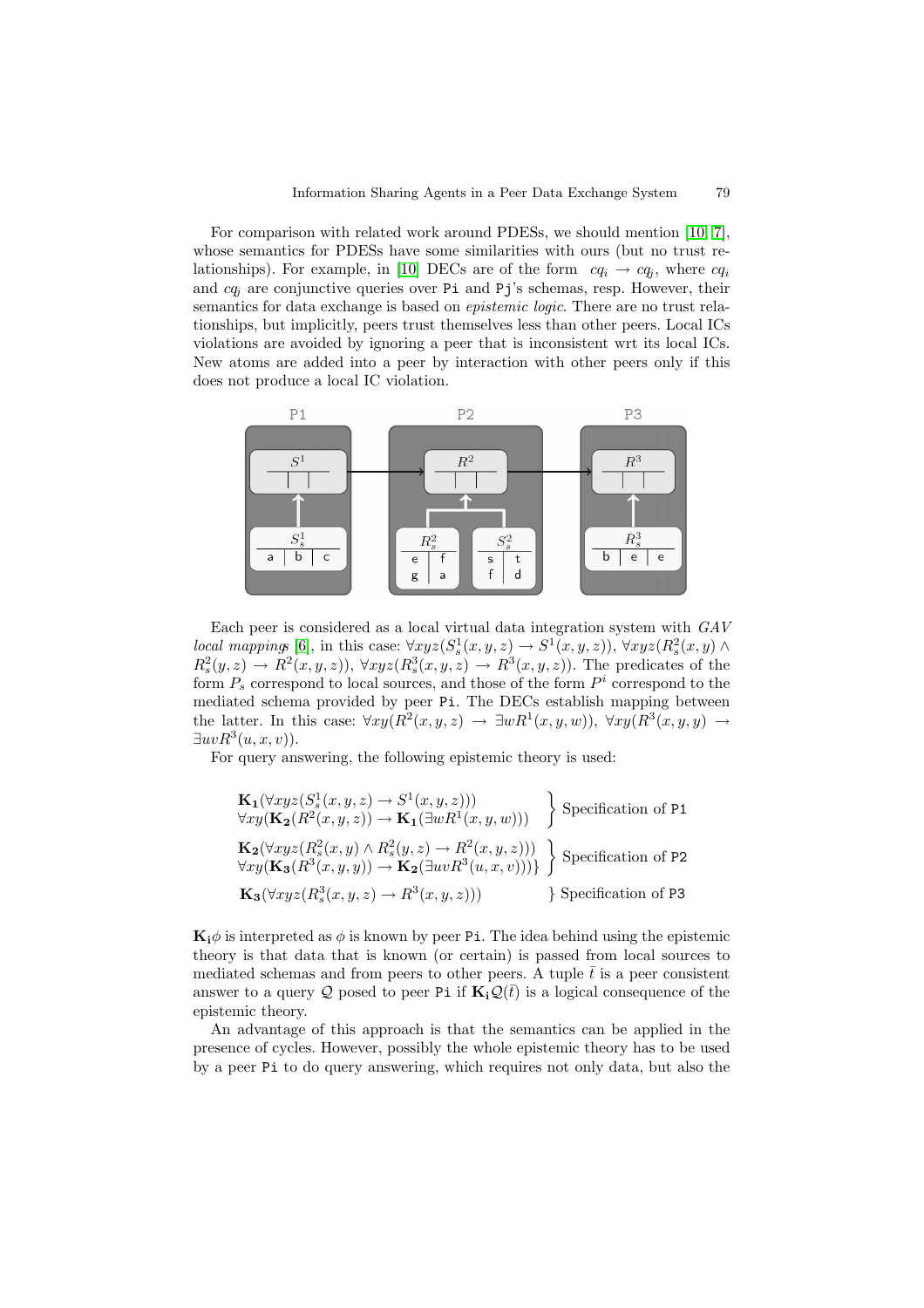mappings and DECs; and this not only of its neighbors, but of all accessible peers.

Our approach can be easily and uniformly adapted in order to make each peer a local data integration system. For this, the specifications and answer set programs for virtual data integration introduced in [\[1\]](#page-10-7) can be used in combination with those presented here.

We emphasize that the DECs we can handle are more general that those found in related work, including mappings between ontologies, which -when the latter are merged- requires addressing the inconsistencies that naturally emerge [\[13\]](#page-11-1). In particular, our DECs may have relations of both peers on the two sides of the implication. In [\[2\]](#page-10-3) a fully developed example of this kind can be found.

Our semantics allows for inconsistent peers and inconsistencies between peers, without unraveling logical reasoning or having to exclude peers whose data participates in inconsistencies. In this sense, we may say that our semantics is inconsistency tolerant. Actually, it is even more than this: inconsistency is the driving and guiding force behind the process of data exchange.

**Acknowledgements.** Research supported by NSERC and a CITO/IBM-CAS Student Internship. L. Bertossi is Faculty Fellow of IBM CAS (Toronto Lab.). Part of this research was done when L. Bertossi visited the University of Edinburgh in 2007. The invitation and hospitality are much appreciated.

### <span id="page-10-7"></span><span id="page-10-0"></span>**References**

- [1] Bertossi, L., Bravo, L.: Consistent Query Answers in Virtual Data Integration Systems. In: Bertossi, L., Hunter, A., Schaub, T. (eds.) Inconsistency Tolerance. LNCS, vol. 3300, pp. 42–83. Springer, Heidelberg (2004)
- <span id="page-10-3"></span>[2] Bertossi, L., Bravo, L.: Query Answering in Peer-to-Peer Data Exchange Systems. In: Lindner, W., Mesiti, M., Türker, C., Tzitzikas, Y., Vakali, A.I. (eds.) EDBT 2004. LNCS, vol. 3268, pp. 476–485. Springer, Heidelberg (2004)
- <span id="page-10-1"></span>[3] Bertossi, L., Bravo, L.: The Semantics of Consistency and Trust in Peer Data Exchange Systems. In: Dershowitz, N., Voronkov, A. (eds.) LPAR 2007. LNCS (LNAI), vol. 4790, pp. 107–122. Springer, Heidelberg (2007)
- <span id="page-10-2"></span>[4] Bertossi, L.: Consistent Query Answering in Databases. ACM Sigmod Record 2(35), 68–76 (2006)
- <span id="page-10-4"></span>[5] Bravo, L., Bertossi, L.: Semantically Correct Query Answers in the Presence of Null Values. In: Grust, T., Höpfner, H., Illarramendi, A., Jablonski, S., Mesiti, M., Müller, S., Patranjan, P.-L., Sattler, K.-U., Spiliopoulou, M., Wijsen, J. (eds.) EDBT 2006. LNCS, vol. 4254, pp. 336–357. Springer, Heidelberg (2006)
- <span id="page-10-6"></span>[6] Lenzerini, M.: Data Integration: A Theoretical Perspective. In: Proc. Symposium on Principles of Database Systems (PODS 2002), pp. 233–246. ACM Press, New York (2002)
- <span id="page-10-5"></span>[7] Calvanese, D., De Giacomo, G., Lembo, D., Lenzerini, M., Rosati, R.: Inconsistency Tolerance in P2P Data Integration: An Epistemic Logic Approach. In: Bierman, G., Koch, C. (eds.) DBPL 2005. LNCS, vol. 3774, pp. 90–105. Springer, Heidelberg (2005)